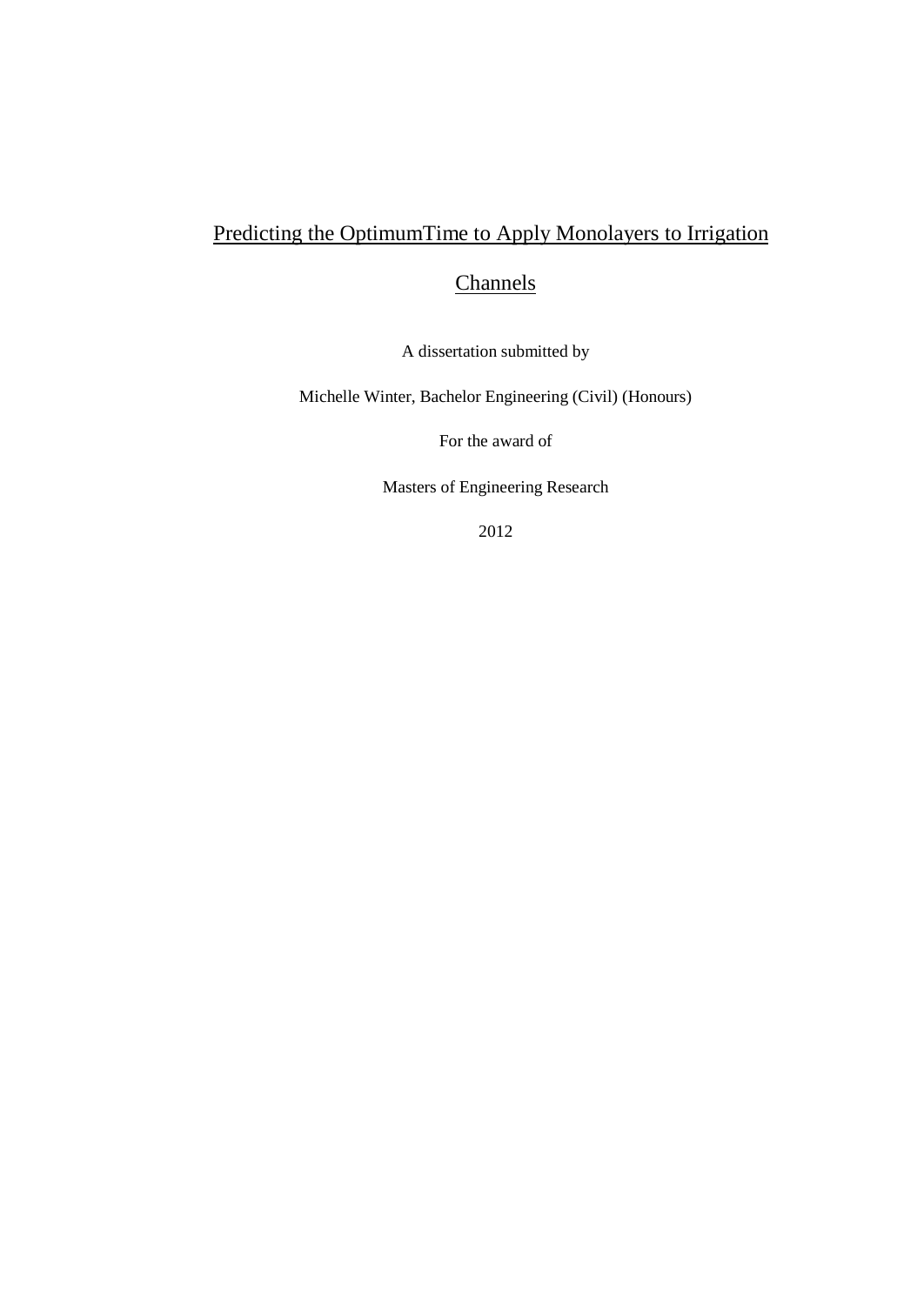### Predicting the Optimum Time to Apply Monolayers to Irrigation Channels

Michelle Winter

Modernisation, Goulburn-Murray Water

#### Abstract

The research project aimed to investigate the potential of using chemical monolayers on irrigation channels to reduce evaporation losses. Monolayers consist of a film one molecule thick that covers the entire water surface and reduces water evaporation. The effectiveness of monolayers at reducing evaporation from still water bodies has been widely studied, with the technology having been adopted by some irrigation authorities on storage dams. However, little research has been done into investigating the effectiveness of monolayers in reducing evaporation in flowing situations. Goulburn-Murray Water has an extensive network of irrigation channels of which evaporative losses are a major component of the total yearly water losses (approximately 70 GL/year). The purpose of this work was to establish a decision support system to predict under what situations it is most appropriate for Goulburn-Murray Water to apply monolayers to irrigation channels.

Closed and flowing channel trials were conducted by Goulburn Murray Water. The closed channel trials indicated that using monolayers on irrigation channels could result in potential savings of between 10% and 30%, while the flowing trials gave promising preliminary results into the ability of ES300 to pass a regulating structure and reform with surface pressure adequate to suppress evaporation.

Modelling the use of monolayers on irrigation channels has shown that the most critical barrier to the cost effectiveness of monolayers is the ability to pass culvert structures. Therefore, it is imperative that investigations are undertaken to determine whether a technique can be developed to allow monolayers to pass culvert structures. The model needed to take into consideration many variables including evaporation rates, wind impacts, material costs and channel dimensions.

Modelling also indicated that where monolayers are unable to pass culvert structures, cost effectiveness is increased if the flow of the monolayer down the channel can be slowed, thereby retaining the monolayer on the channel for longer and reducing the number of times it needs to be reapplied. Methods to achieve this include applying monolayer to the longer pools and applying when wind direction opposes channel flow.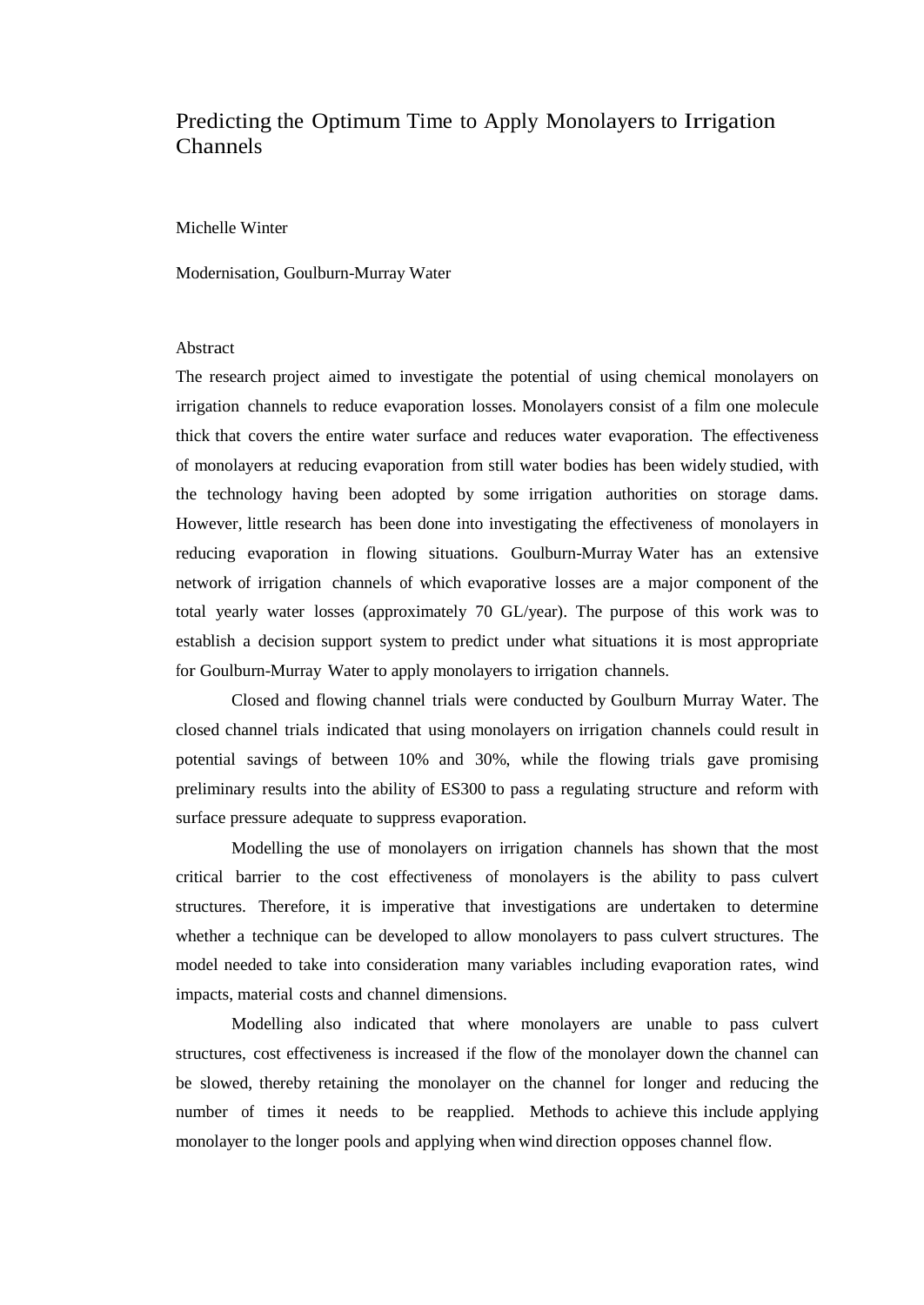If no technique can be found to allow monolayers to pass culvert structures then this technique remains a costly method of saving evaporation water due to the continual reapplication of product. Its main attractiveness for use is that it can be used when and where required without large capital investment and at times when the cost can be warranted by the value of water.

The model is specific to the Goulburn-Murray Water channel system, however flow charts have been developed to enable other irrigation authorities to characterise their irrigation network in order to apply the model to their situation. In order to use the model, Goulburn-Murray Water needs to set the maximum \$/ML that it is willing to pay at that time and then review the model output to determine where to apply monolayers to achieve that result.

Depending on the drivers to save water, monolayers are most suited to application on the longest pools. Savings at well below \$200/ML can be achieved by applying ES300 to the 1% longest carrier channels when evaporation is 4.5 mm/day or greater, however the total volume that could be expected to be saved under these conditions is only 70 ML or 0.1% of the current total losses due to channel evaporation. The total savings achieved and the average cost of achieving those savings are intrinsically related and an improvement in one will detrimentally affect the other.

#### Keywords:

Monolayer, irrigation, channel, Victoria, flow, agriculture, evaporation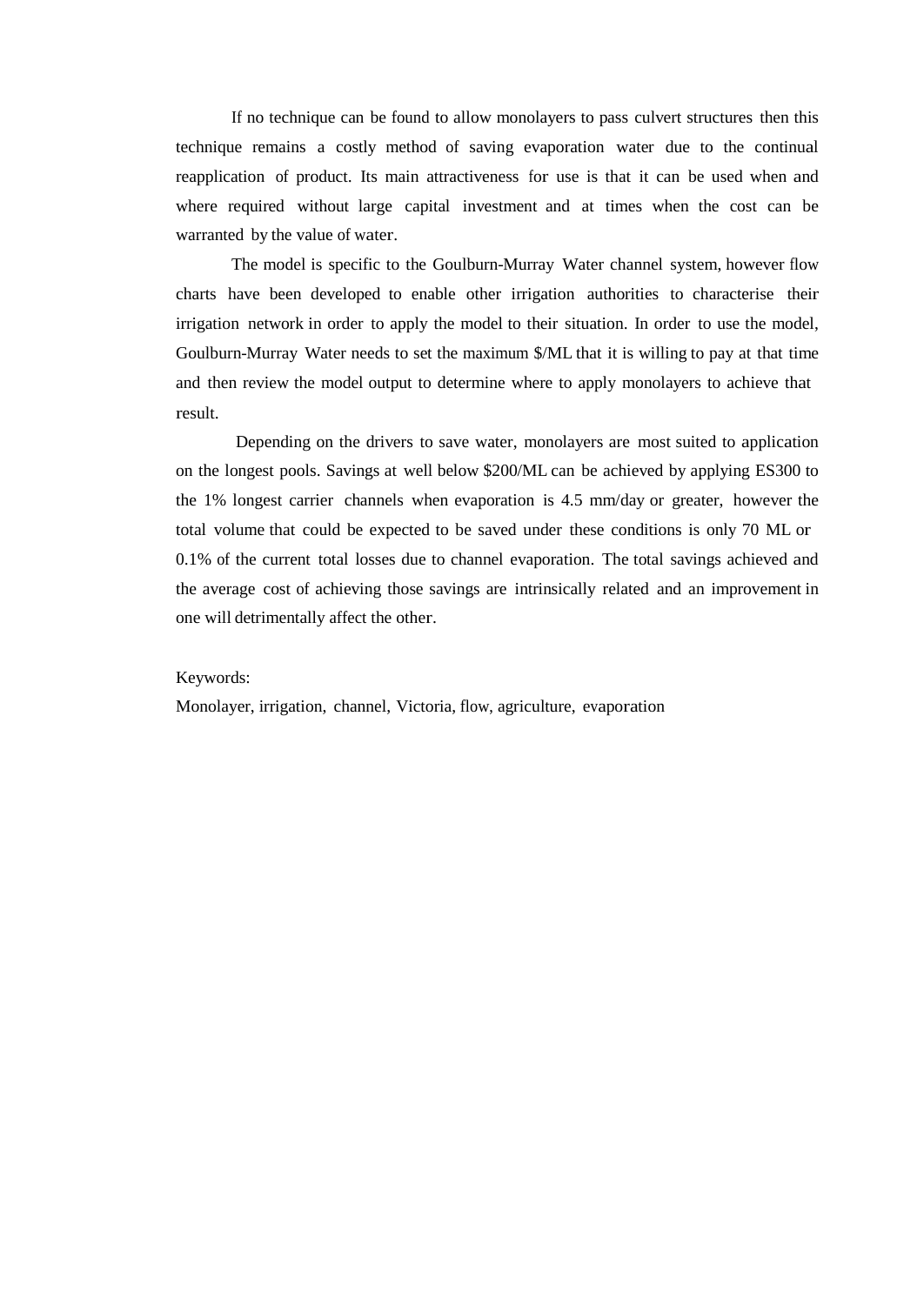## Certification of Dissertation

I certify that the ideas, experimental work, results, analyses, software and conclusions reported in this dissertation are entirely my own effort, except where otherwise acknowledged. I also certify that the work is original and has not been previously submitted for any other award, except where otherwise acknowledged.

| Signature of candidate  | Date |
|-------------------------|------|
|                         |      |
| Signature of Supervisor | Date |
|                         |      |
| Signature of Supervisor | Date |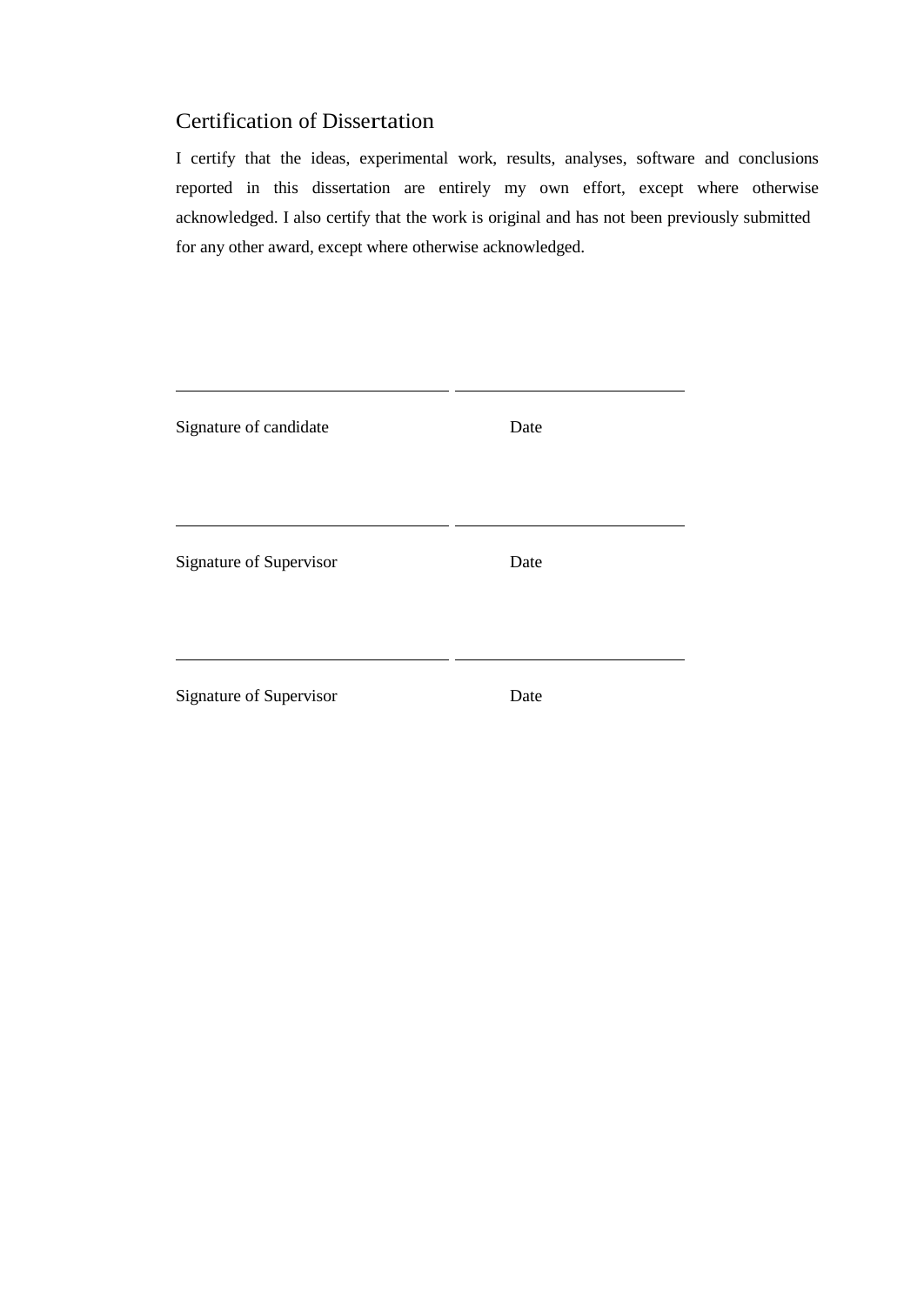# Acknowledgements

| Name                 | Details                                                                                                                    |
|----------------------|----------------------------------------------------------------------------------------------------------------------------|
| Bruce Albrecht       | G-MW employee working on the evaporation<br>mitigation project, provided guidance, review,<br>field and laboratory results |
| Mark Bailey          | G-MW manager, provided guidance                                                                                            |
| <b>Matthew Davis</b> | G-MW employee, provided review                                                                                             |
| Peter Egglestone     | G-MW manager, provided review                                                                                              |
| Nigel Hancock        | USQ supervisor                                                                                                             |
| Fiona Nioa           | G-MW manager, provided review                                                                                              |
| Jeremy Nolan         | G-MW manager, provided review                                                                                              |
| Derek Poulton        | Former G-MW employee & manager, provided<br>guidance and review                                                            |
| Rod Smith            | USQ supervisor                                                                                                             |
| Willem Vlotman       | Former G-MW employee & manager, provided<br>guidance and review                                                            |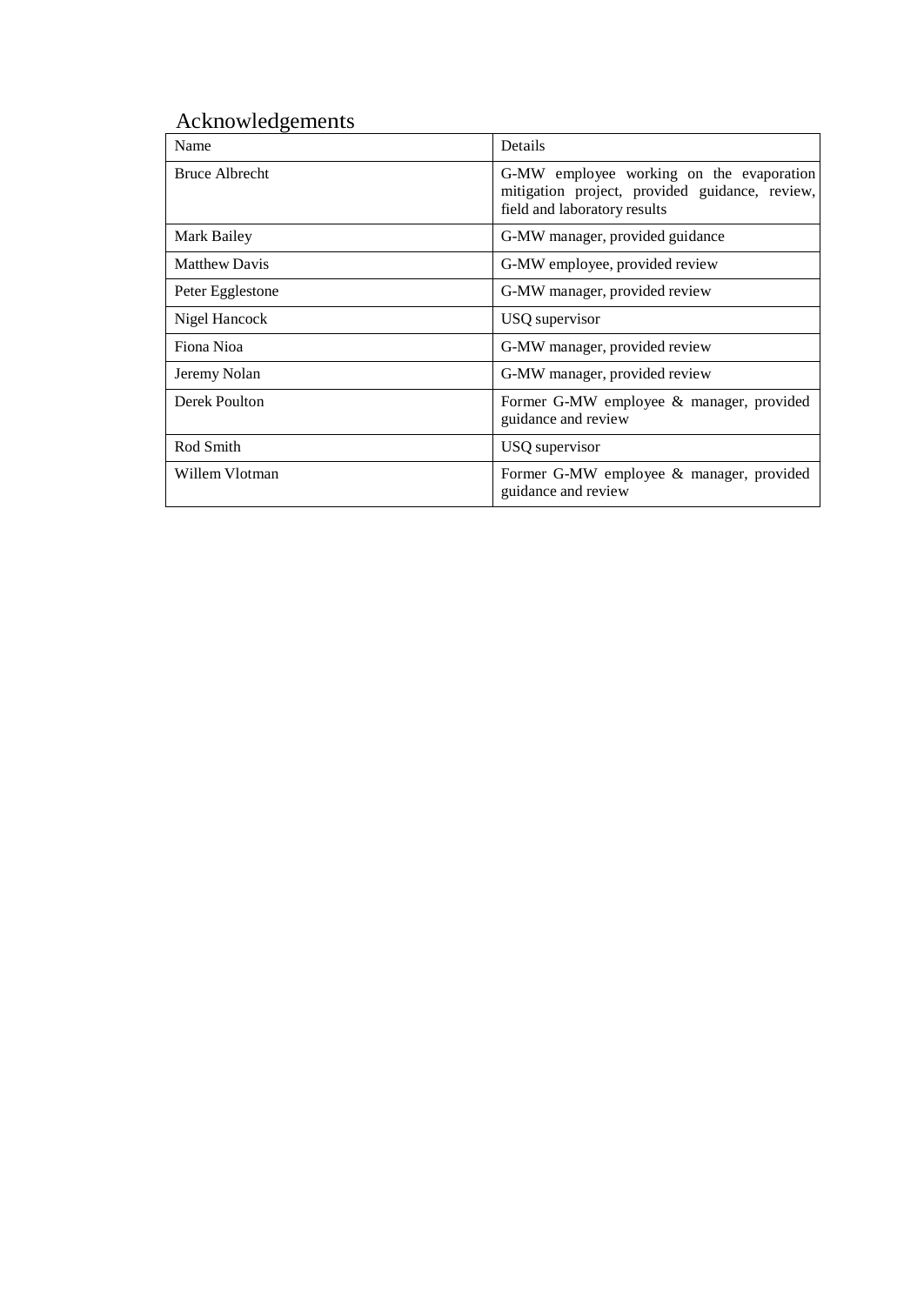# Table of Contents

| $\mathbf{1}$   |                                |                                                                                    |                |
|----------------|--------------------------------|------------------------------------------------------------------------------------|----------------|
|                | 1.1                            |                                                                                    |                |
|                | 1.2                            |                                                                                    |                |
|                | 1.3                            |                                                                                    |                |
| $\overline{2}$ |                                |                                                                                    |                |
|                | 2.1                            |                                                                                    |                |
|                | 2.2                            |                                                                                    |                |
|                | 2.3                            |                                                                                    |                |
|                | 2.4<br>2.4.1<br>2.4.2<br>2.4.3 | <b>SHADING MATERIALS</b><br><b>FLOATING COVERS &amp; OBJECTS</b><br>POLYACRYLAMIDE | 12<br>12<br>14 |
|                | 2.4.4                          | <b>CHEMICAL COVERS - MONOLAYERS</b>                                                | 14             |
|                | 2.4.5                          | <b>BIOLOGICAL COVERS</b>                                                           | 17             |
|                | 2.4.6                          | UNUSUAL METHODS EMPLOYED IN OTHER COUNTRIES                                        | 17             |
|                | 2.4.7                          | <b>DESIGN FEATURES</b>                                                             | 18             |
|                | 2.4.8                          | <b>PIPELINES</b>                                                                   | 18             |
|                | 2.5                            |                                                                                    |                |
|                | $2.6^{\circ}$                  |                                                                                    |                |
|                | 2.6.1                          | <b>WATERSAVRTM</b>                                                                 | 19             |
|                | 2.6.2                          | <b>AQUATAIN</b>                                                                    | 20             |
|                | 2.6.3                          | <b>ES300</b>                                                                       | 20             |
|                | 2.6.4                          | <b>EMULSIONS OF CETYL AND STEARYL ALCOHOLS</b>                                     | 21             |
|                | 2.7                            |                                                                                    |                |
|                | 2.8                            |                                                                                    |                |
|                | 2.8.1                          | MONOLAYER EFFECTIVENESS IN THE LABORATORY                                          | 22             |
|                | 2.8.2                          | <b>MONOLAYER EFFECTIVENESS IN THE FIELD</b>                                        | 23             |
|                | 2.8.3                          | <b>BIOLOGICAL CONSIDERATIONS</b>                                                   | 23             |
|                | 2.8.4                          | <b>LONGEVITY IN THE FIELD</b>                                                      | 24             |
|                | 2.8.5                          | <b>ENVIRONMENTAL IMPACTS</b>                                                       | 24             |
|                | 2.8.6                          | <b>HUMAN HEALTH IMPACTS</b>                                                        | 24             |
|                | 2.8.7                          | MONOLAYER NATURAL EXPANSION RATE                                                   | 25             |
|                | 2.8.8                          | <b>WIND &amp; WAVES</b>                                                            | 27             |
|                | 2.8.9                          | <b>TURBULENCE</b>                                                                  | 29             |
|                | 2.8.10                         | <b>OBSTRUCTIONS TO MONOLAYER MOVEMENT</b>                                          | 32             |
|                | 2.8.11                         | APPLICATION OF MONOLAYERS TO RUNNING WATER                                         | 35             |
|                | 2.9                            |                                                                                    | .36            |
|                | 2.9.1                          | <b>FIELD TRIAL SITE</b>                                                            | 36             |
|                | 2.9.2                          | CALCULATING BASE SEEPAGE & LEAKAGE                                                 | 37             |
|                | 2.9.3                          | <b>STATIC TRIALS</b>                                                               | 38             |
|                | 2.9.4                          | WIND MEASUREMENTS AT VARYING HEIGHTS                                               | 39             |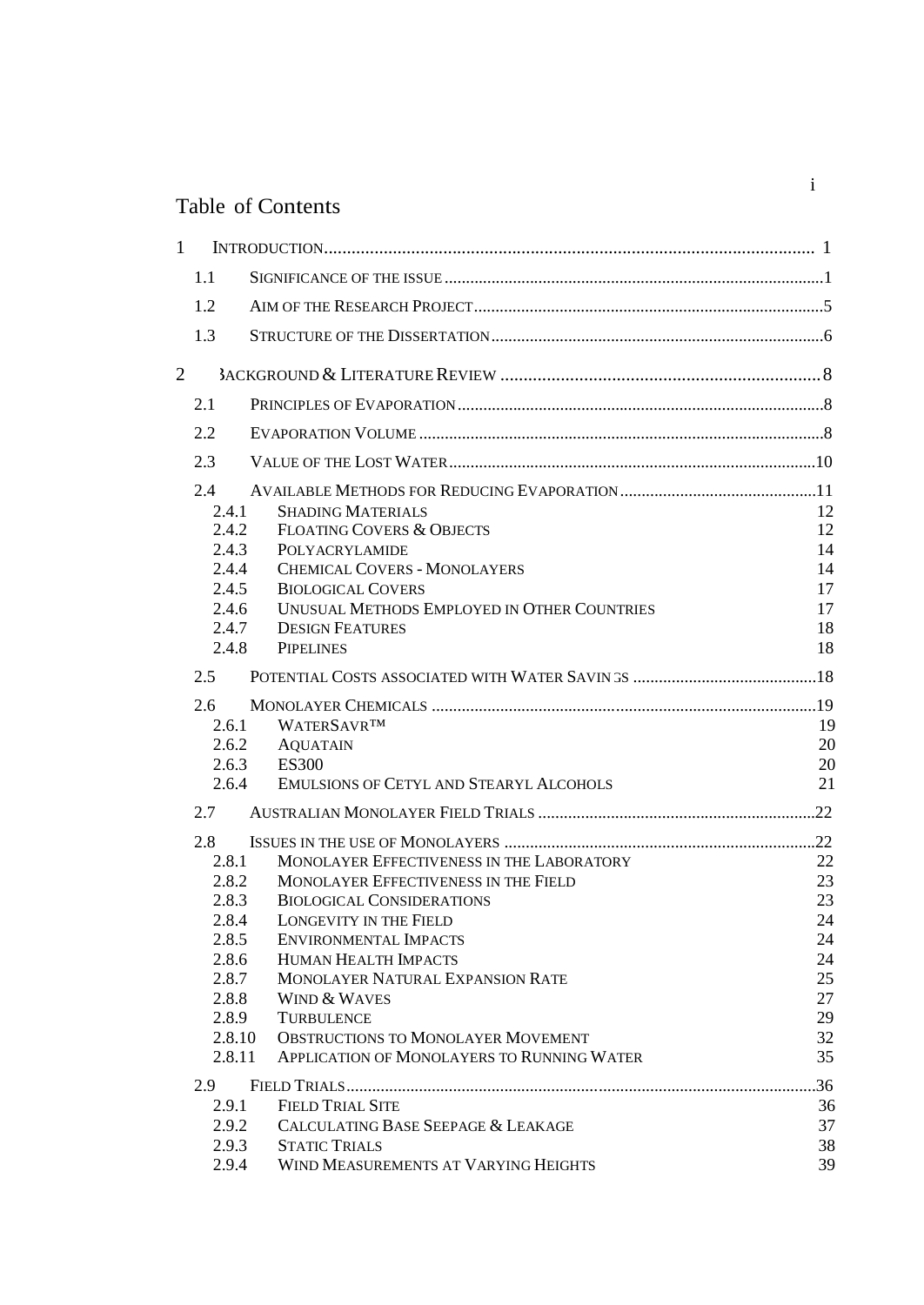|      | 2.9.5  | <b>FLOWING TRIALS</b>                                                              | $\ddot{\rm n}$<br>41 |
|------|--------|------------------------------------------------------------------------------------|----------------------|
|      |        |                                                                                    |                      |
| 2.10 |        |                                                                                    |                      |
| 2.11 |        |                                                                                    |                      |
| 3    |        |                                                                                    |                      |
| 3.1  |        |                                                                                    |                      |
| 3.2  |        |                                                                                    |                      |
| 3.3  |        |                                                                                    |                      |
| 3.4  |        |                                                                                    |                      |
|      | 3.4.1  | MONOLAYER EXPANSION NO WIND                                                        | 60                   |
|      | 3.4.2  | MONOLAYER EXPANSION - WIND BETWEEN 0 AND 3.2 KM/HR                                 | 63                   |
|      | 3.4.3  | MONOLAYER EXPANSION - WIND > 3.2 KM/HR AND PARALLEL TO CHANNEL<br><b>DIRECTION</b> | 65                   |
|      | 3.4.4  | MONOLAYER EXPANSION - WIND $>$ 3.2 KM/HR AND OPPOSITE TO CHANNEL                   |                      |
|      |        | <b>DIRECTION</b>                                                                   | 68                   |
|      | 3.4.5  | IMPACT ON MONOLAYER OF WIND OBLIQUE TO CHANNEL DIRECTION                           | 71                   |
|      | 3.4.6  | IMPACT ON MONOLAYER OF WIND PERPENDICULAR TO CHANNEL DIRECTION                     | 73                   |
|      | 3.4.7  | WIND > 25KM/HR                                                                     | 74                   |
|      | 3.4.8  | SUMMARY OF WIND CONDITIONS EXPERIENCED BY GMID CHANNELS                            | 75                   |
|      | 3.4.9  | <b>SUMMARY OF WIND CATEGORIES USED FOR MODEL</b>                                   | 77                   |
|      | 3.4.10 | DURATION OF WIND EVENTS AND THE POSSIBLE IMPACTS                                   | 79                   |
|      | 3.4.11 | <b>CHANNEL CHARACTERISATION PROCESS - FLOW CHART</b>                               | 81                   |
| 3.5  |        |                                                                                    |                      |
| 3.6  |        |                                                                                    |                      |
| 3.7  |        |                                                                                    |                      |
| 3.8  |        |                                                                                    |                      |
| 3.9  |        |                                                                                    |                      |
| 4    |        | <b>RESULTS &amp; DISCUSSION</b>                                                    | 89                   |
| 4.1  |        |                                                                                    |                      |
|      | 4.1.1  | DAILY MONOLAYER MATERIAL REQUIREMENT                                               | 89                   |
|      | 4.1.2  | <b>DAILY SAVINGS ACHIEVED</b>                                                      | 91                   |
|      | 4.1.3  | \$/ML COST OF WATER SAVINGS ACHIEVED - AVERAGE WIND CONDITIONS                     | 93                   |
|      | 4.1.4  | \$/ML COST OF ACHIEVING WATER SAVINGS - DETAILED WIND CONDITIONS 95                |                      |
|      | 4.1.5  | PERIOD OF TIME FOR WHICH PARTICULAR ENVIRONMENTAL CONDITIONS<br><b>EXIST</b>       | 100                  |
|      | 4.1.6  | TOTAL VOLUME OF SAVING THAT CAN BE ACHIEVED                                        | 101                  |
|      | 4.1.7  | <b>TOTAL COST OF ACHIEVING SAVINGS</b>                                             | 103                  |
|      | 4.1.8  | ACHIEVING SAVINGS AT REQUIRED \$/ML THRESHOLD                                      | 106                  |
| 4.2  |        |                                                                                    |                      |
|      | 4.2.1  | SUMMARY OF RESULTS - TRUNK, CARRIER & SPUR CHANNELS                                | 108                  |
|      | 4.2.2  | SUMMARY OF RESULTS - 25% LONGEST CARRIER, TRUNK & SPUR                             |                      |
|      |        |                                                                                    |                      |